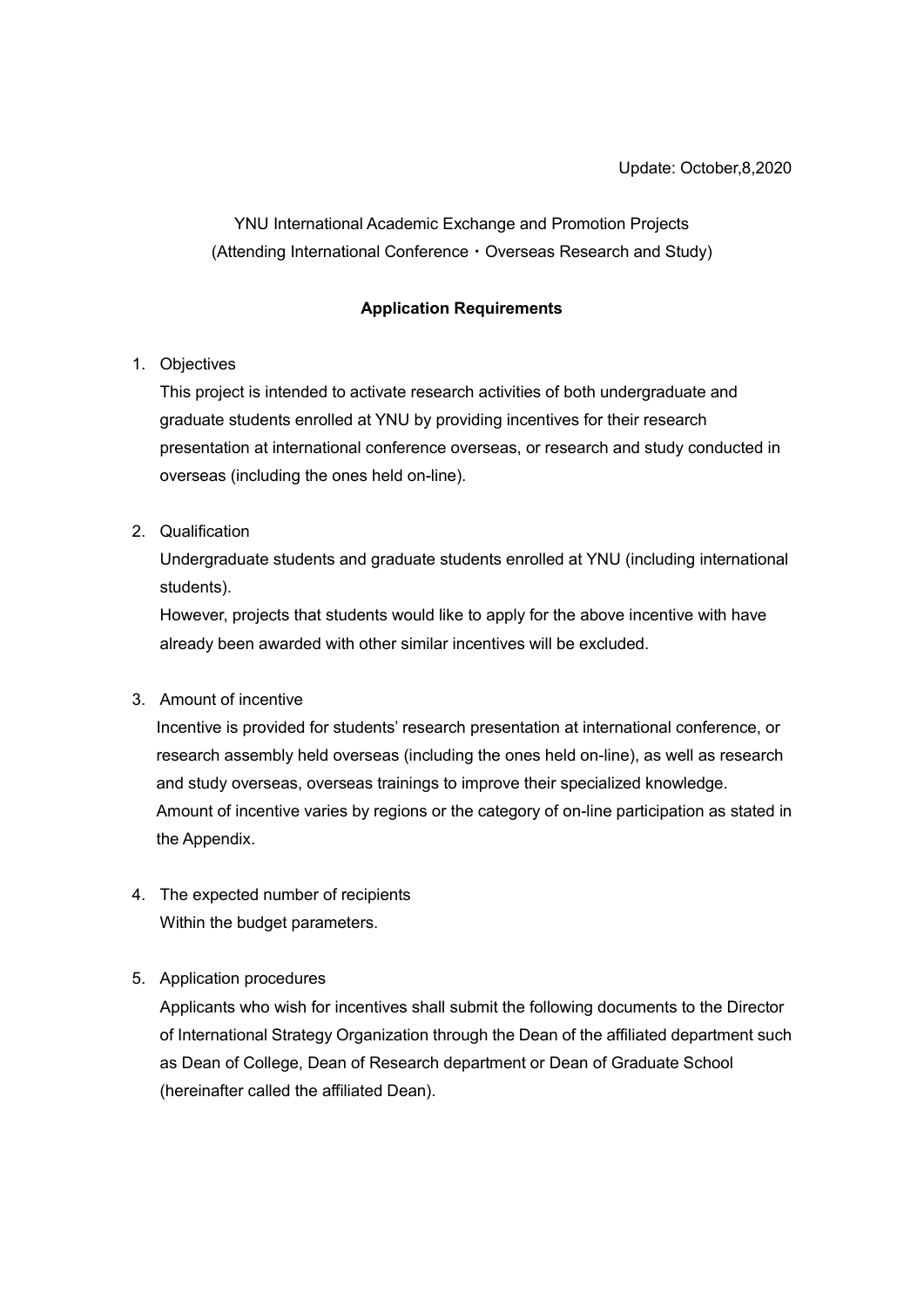(1) Required documents

i) Application form (Form 1-1, or 1-2, or 1-3) 1 sheet

ii)Explanation sheet(Form 2-1,or 2-2, or 2-3) 1 sheet

If you have documents that describe programs and outlines of international conference, research assembly, research and study, or training (including the ones held on-line), you shall attach the documents.

(2) Place to submit

Sections in charge at affiliated department, research department or Graduate **School** 

- 6. Screening and notification of result After the screening by the Specialist committee of International Strategy Organization, the Director of International Strategy Organization will select recipients in consideration of the affiliated Dean's suggestion. The results will be notified through the affiliated Dean.
- 7. Change and Cancellation of project

If applicants need to change or cancel research presentation or research and study that they have submitted, they must immediately notify the Director of International Strategy Organization through the affiliated Dean. Afterwards, applicants shall seek for the affiliated Dean's instructions.

#### 8. Submission of report, and briefing session

Recipients shall submit a report (Form 3-1, or 3-2, or 3-3) to the Director of International Strategy Organization through the affiliated Dean immediately after this project. The report may be released on the booklets, or the YNU website.

- 9. Others
	- 1) Application deadline for this requirement shall be stated separately each year.
	- 2) Administration work for this requirement shall be processed at International Education Division of Student Affairs Department in cooperation with the sections in charge of the affiliated department, research department, Graduate School.